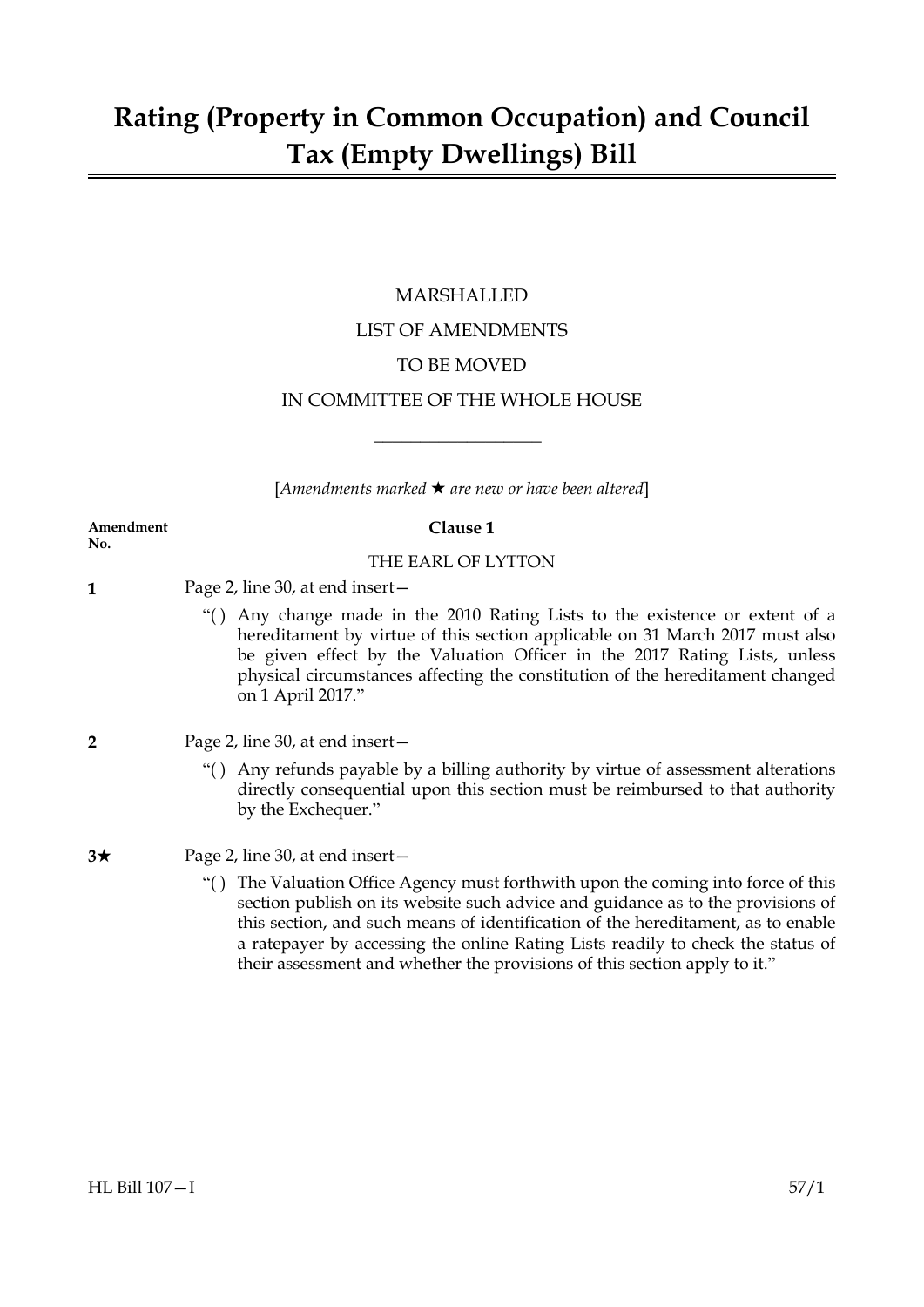# **After Clause 1**

# LORD KENNEDY OF SOUTHWARK LORD SHIPLEY

**4** Insert the following new Clause—

# **"Impact of treating multiple hereditaments as one for the purposes of non-domestic rating**

- (1) Within 24 months of the date on which this Act is passed, a Minister of the Crown must undertake a review of the impact of the provisions contained within section 1.
- (2) In undertaking the review required under subsection (1), the Minister must include—
	- (a) the number of ratepayers who have sought consequential changes to their property's rateable value,
	- (b) the number of local authorities which have received requests from ratepayers to make consequential changes to their property's rateable value,
	- (c) the financial impact, if any, on each local authority which has made consequential changes to a ratepayer's property's rateable value, and
	- (d) the steps taken, if any, to reimburse local authorities for any losses resulting from changes to a ratepayer's property's rateable value.
- (3) The Minister must lay the review before both Houses of Parliament."

#### **Clause 2**

# BARONESS PINNOCK LORD SHIPLEY

- **5** Page 2, line 33, leave out subsection (1) and insert—
	- "(1) Section 11B of the LGFA 1992 (higher amount for long-term empty dwellings: England) is amended as follows.
	- (1A) In subsection (1)(b) (maximum percentage by which council tax may be increased), leave out "of not more than 50 as it may so specify" and insert "as specified in subsection (1A)".

(1B) After subsection (1), insert—

- "(1A) If a dwelling has been empty for  $-$ 
	- (a) between two years and five years, the percentage is not more than 100;
	- (b) between five years and ten years, the percentage is not more than 200;
	- (c) more than ten years, the percentage is not more than 300.""

# LORD KENNEDY OF SOUTHWARK

**6** Page 2, line 35, leave out "100" and insert "200"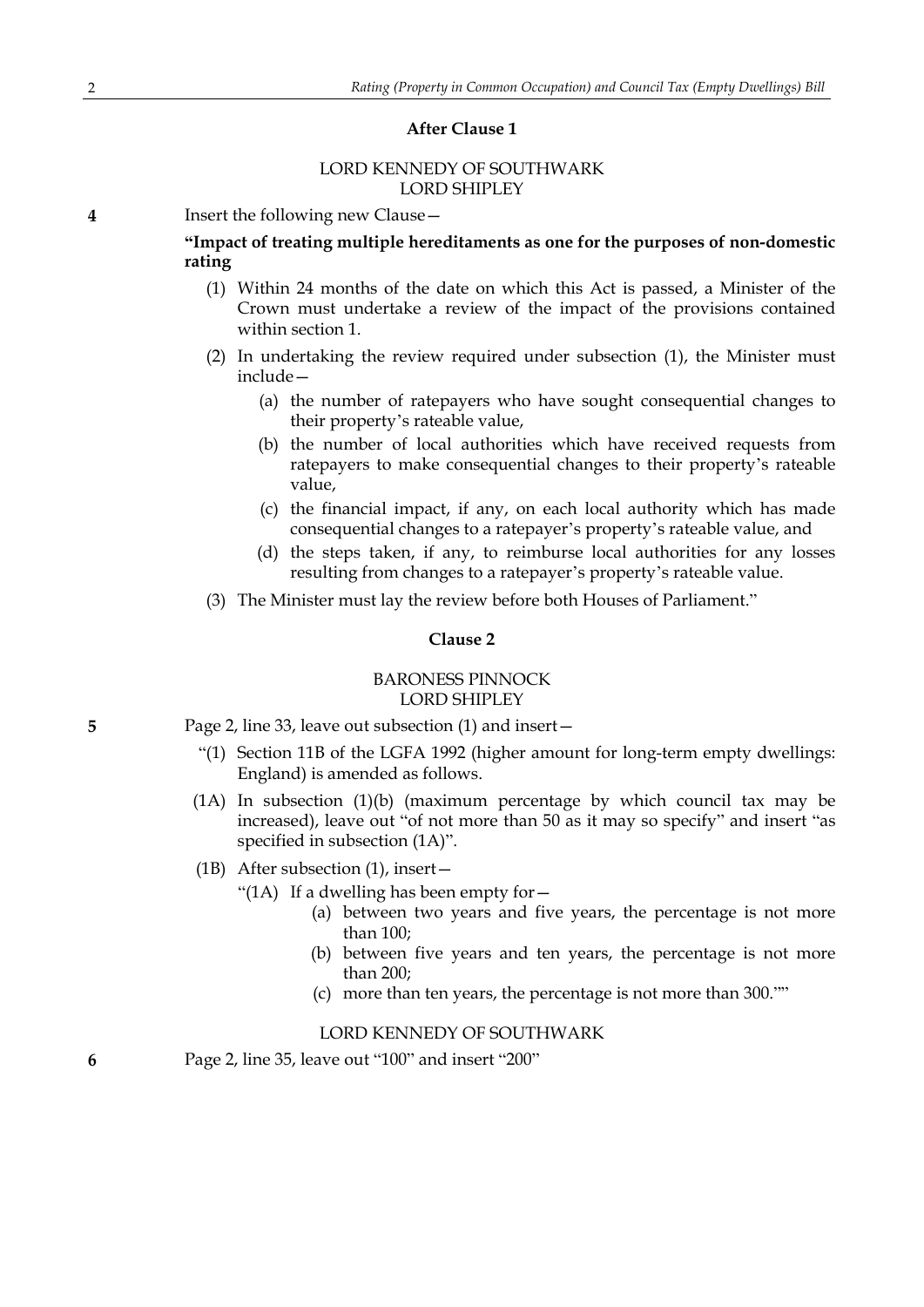#### **Clause 2** *- continued*

### LORD STUNELL BARONESS PINNOCK

**7** Page 2, line 35, at end insert ", except where the dwelling is undergoing works to increase its energy rating by two or more levels, in which case the figure shall be "75"."

### LORD KENNEDY OF SOUTHWARK LORD BIRD

- **8** Page 2, line 35, at end insert—
	- "( ) In section 11B of LGFA 1992 (higher amount for long-term empty dwellings: England), in subsection (8) (definition of a long-term empty dwelling), for "2 years" substitute "1 year"."

#### LORD BIRD

- **9**★ Page 2, line 35, at end insert—
	- "( ) In section 11B of the LGFA 1992 (higher amount for long-term empty dwellings: England), for subsection (8) substitute—
		- "(8) For the purposes of this section, billing authorities must determine what constitutes a "long-term empty dwelling" in their area.""

#### BARONESS PINNOCK LORD SHIPLEY

**10** Page 2, line 36, leave out "amendment made by subsection (1)" and insert "amendments made by subsections (1A) and (1B)"

# **After Clause 2**

### BARONESS PINNOCK LORD SHIPLEY

| 11 | Insert the following new Clause - |  |
|----|-----------------------------------|--|
|----|-----------------------------------|--|

# **"Definition of long-term empty dwelling**

In section 11B of the LGFA 1992 (higher amount for long-term empty dwellings: England), after subsection (8) insert—

"( ) The Secretary of State must by regulations provide guidance to billing authorities on how to determine whether a dwelling is "unoccupied" or "substantially unfurnished", under subsection (8).""

#### LORD KENNEDY OF SOUTHWARK

**12** Insert the following new Clause -

# "**Impact of the charging of a higher amount for long-term empty dwellings**

(1) Within 24 months of the date on which this Act is passed, a Minister of the Crown must undertake a review of the impact of the provisions contained within section 2.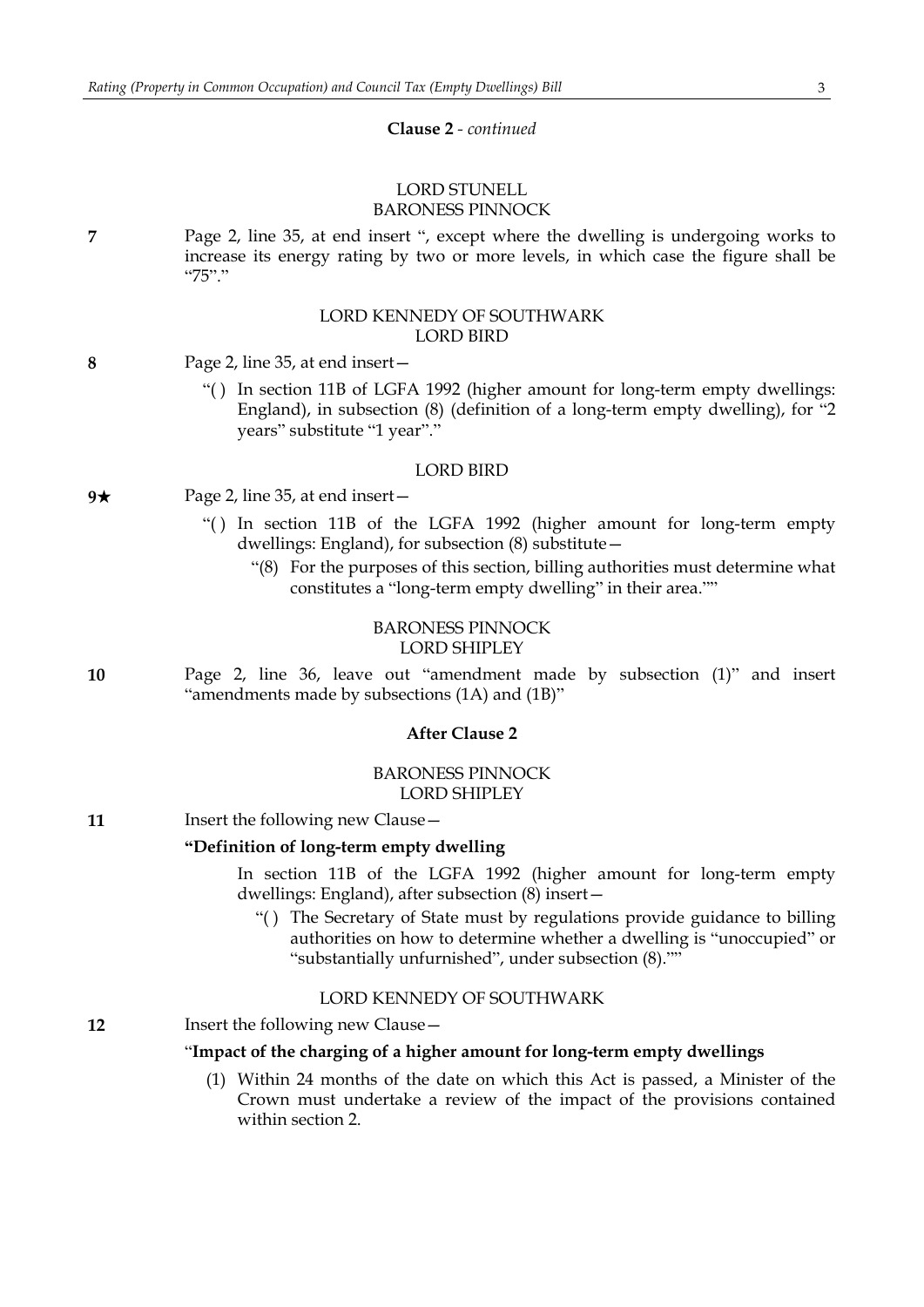### **After Clause 2** *- continued*

(2) The Minister of the Crown must lay the review before both Houses of Parliament."

# BARONESS PINNOCK BARONESS THORNHILL

**13** Insert the following new Clause—

# "**Review: impact of higher amount for long-term empty dwellings and penalties**

- (1) Within 24 months of the date on which this Act is passed, a Minister of the Crown must undertake a review of the impact of the provisions contained within section 2.
- (2) In undertaking the review required under subsection (1), the Minister may also consider the impact of any penalties imposed on persons for failing to register their dwelling as empty.
- (3) The Minister must lay the review before both Houses of Parliament."